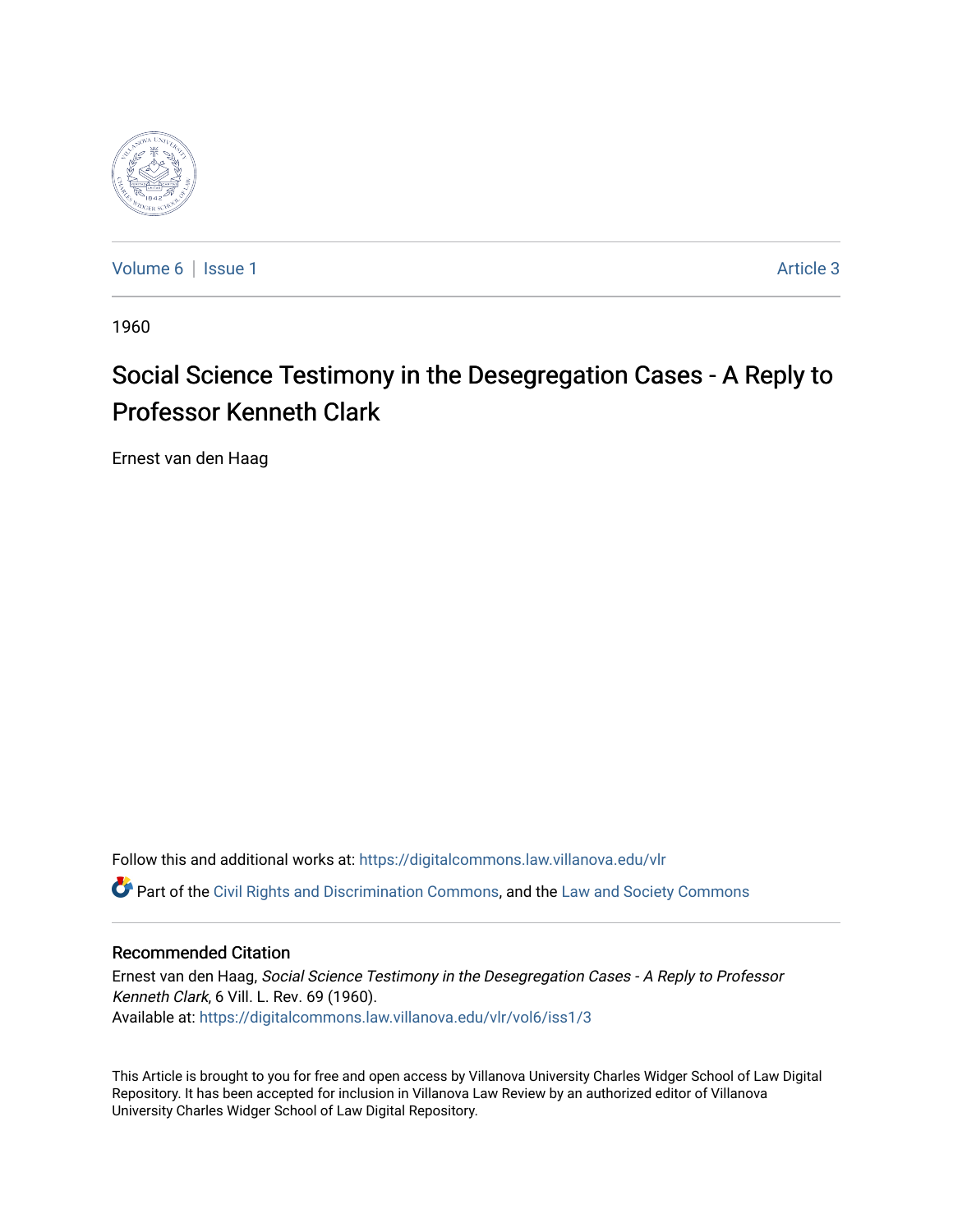# SOCIAL SCIENCE TESTIMONY IN THE DESEGREGATION CASES - A REPLY TO PROFESSOR KENNETH CLARK

FALL 1960]

#### ERNEST VAN DEN HAAGt

**E** DMOND CAHN1 and 12 criticized Professor Kenneth Clark's experiments which, according to his testimony (presented in various stages of litigations decided by the Supreme Court<sup>3</sup>) prove that segregation damages the personalities of Negro children. In his answer,<sup>4</sup> Professor Clark argues lengthily for admission in legal proceedings of competent testimony by social scientists. This is quite beside the point. I objected only to misleading testimony, specifically, his. So did Edmond Cahn, to wit: *"we* ought no longer to debate the general admissibility of testimony from authentic social science sources **. . .** we ought to welcome and encourage evidence of this kind."5

Since Cahn favors the Supreme Court's decision in *Brown v. Board of Educ.6* he was anxious to find out whether it rested on Professor Clark's testimony and thus possibly was vitiated by it. He was relieved to find that it did not. I concur with this finding, on the whole, though no one will ever know to what extent the Court's common sense view that Negroes are humiliated and frustrated by segregation was reinforced by Professor Clark's pseudo-scientific "proof". Probably Professor Clark has done but negligible damage to the Negro cause and to the integrity of our judicial processes. But I remain disturbed about the disrepute his "evidence" could not fail to bring to social science if it were taken seriously. And it seems to be.7

3. Bolling v. Sharpe, 347 U.S. 497 (1954); Brown v. Board of Ed., 347 U.S. 483 (1954).

4. Clark, *The Desegregation Cases: Criticism of the Social Scientist's Role, 5* **VILL.** L. REv. 224 (1960).

5. Cahn, Jurisprudence, 31 N.Y.U.L. REv. 182, 192 (1956). Cahn's essay contains<br>a broad and stimulating discussion of the desirability of "authentic" and the un-<br>desirability of incompetent testimony by social scientists. pp. 574-76, Girard Trust, 5 Pa. Fiduc. Rep. 449 (Orphans' Ct., Phila. 1955). Professor Chein, unlike Professor Clark, did not attempt to prove his views experi- mentally. Rather he suggested that an opinion, if it comes from him, is *ipso facto* scientific. To this *differentia* Cahn addresses himself.

6. 347 U.S. 483 (1954). 7. See *e.g.,* Appendix to appellants' brief in Brown v. Board of Education.

t Adjunct Professor of Social Philosophy, New York University; Lecturer, The New School for Social Research; Ph.D., New York University.<br>1. Cahn, Jurisprudence, 30 N.Y.U.L. Rev. 150 (1955).

<sup>1.</sup> Cahn, *Jurisprudence,* **30** N.Y.U.L. REv. 150 (1955). 2. Ross & **VAN DEN HAAG,** THE FABRIC **OF** SOcIETY 163-66 (1957).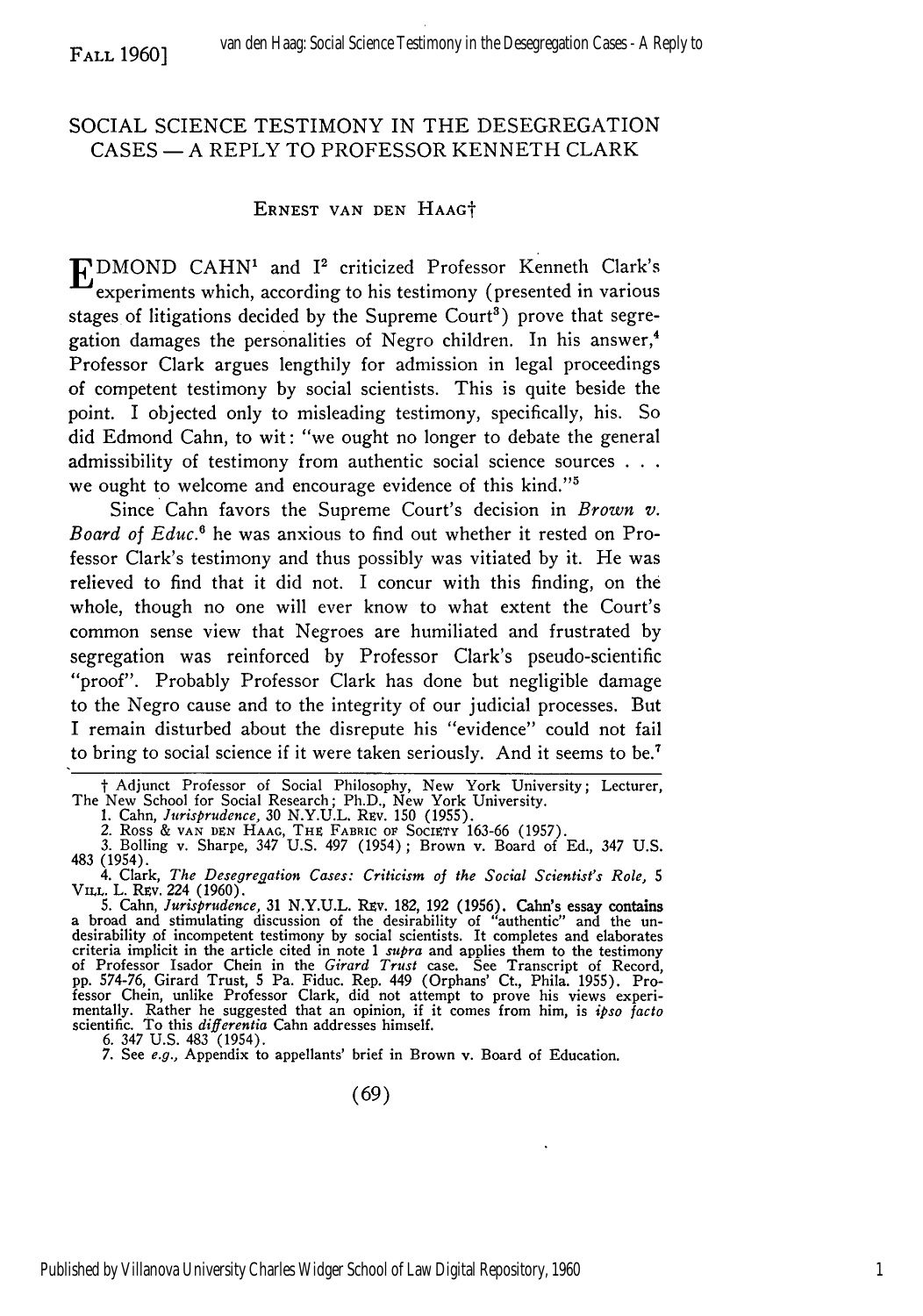Unlike Edmond Cahn, I am doubtful, as well, about the wisdom of the decision in the desegregation cases. Though more vague and less crude, the Court's reasoning strikes me as having something in common with Professor Clark's conclusions even though not relying on his evidence. I shall try first to indicate once more my doubts about the decision and then to clarify the difference between social science and Professor Clark's doings.

70

#### INTENDED AND ACTUAL EFFECTS OF *Brown v. Board of Educ.*

The Court's intention in the *Brown* case was to end the humiliation and the attendant psychological damage to Negro children found to inhere in segregation. Will the means the Court has chosen accomplish this end? Will the prejudice which inflicts humiliation on Negroes be disminished? Events seem to have confirmed my original guess that the Court's action will turn out to be a very mixed blessing.

It is often assumed that prejudice springs from ignorance and is reduced by knowledge and contact. This is certainly the case if the prejudice has no source but misinformation. Yet, misinformation often is the effect and not the cause of prejudice which itself springs from a variety of social and psychological sources. Information, or contact, is no cure where misinformation is the effect and not the cause of prejudice. The slaughter of the Jews in Germany was not due to ignorance or preceded by segregation or avoided by contact. In times past, hundreds of thousands of harmless old women were burned as witches. The people who accused them of being witches, who saw them riding through the air, etc., were their neighbors, villagers who had known them long and well. Clearly, contact produces as much as it reduces prejudice. And divorce cases suggest that even prolonged and intimate contact can produce hostility, contempt and prejudice just as well as affection, respect and knowledge.

Much depends upon the conditions in which the contact takes place. Now, the imposition of congregation by the Court in Washington will hardly make the local white children compelled to go to school with Negro children (or their families which influence them) receptive to the ideals to be fostered; nor will the circumstances help them perceive the actual individual Negro as distinguished from the stereotype, or generate the open mind and the warmth the new schoolmates want. One need not be a psychologist to see that many, even of the previously indifferent or well-disposed, are likely to turn against the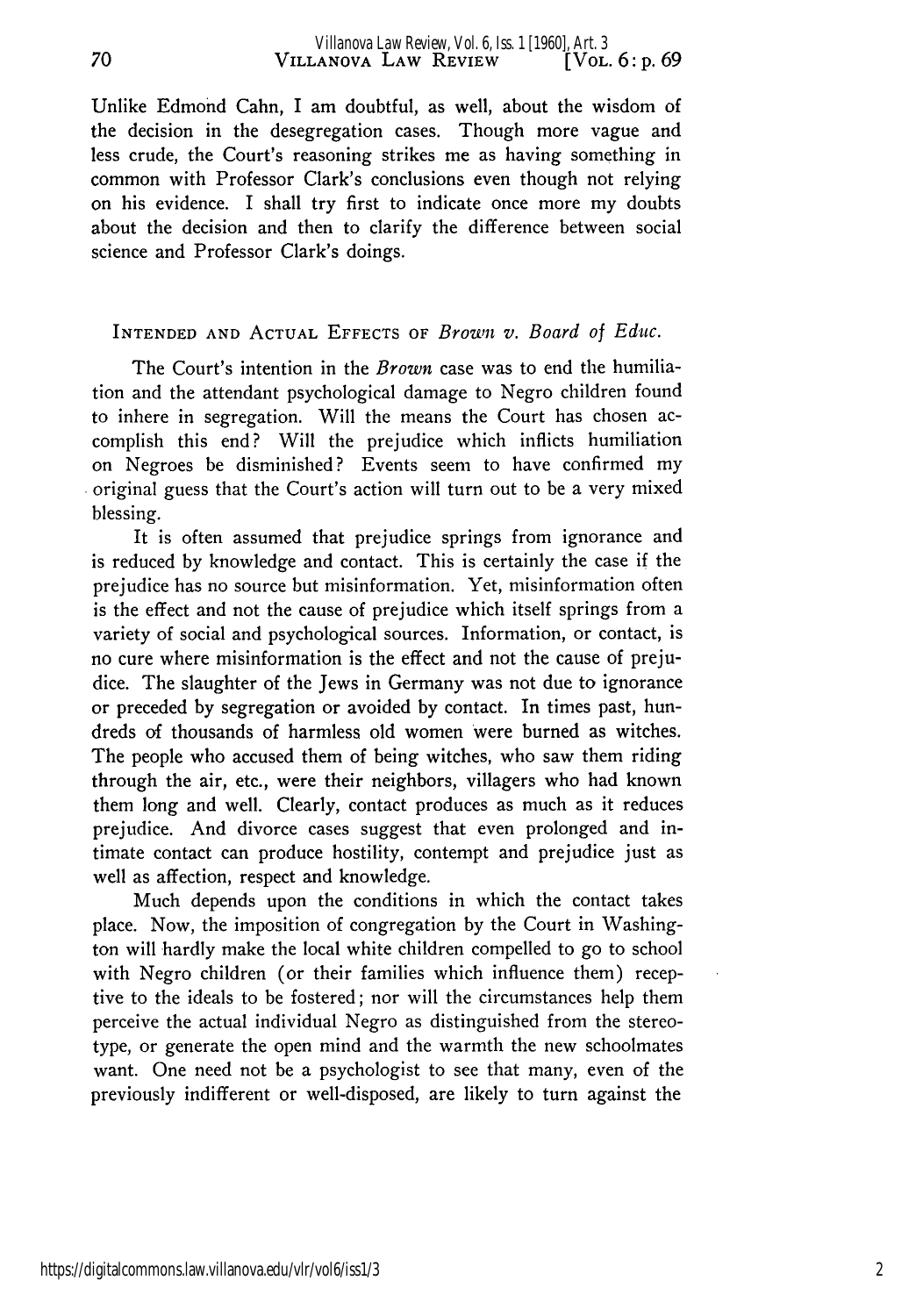Negroes: Southern resentment of the imposition is likely to be shifted to those supposed to benefit from it. Is it less damaging for the Negro children to go to school together with resentful whites than separately? I cannot imagine that being resented and shunned personally and concretely by their white schoolmates throughout every day would be less humiliating to Negro children than a general abstract knowledge that they are separately educated because of white prejudice. Curiously, social scientists, with rare exceptions, are not very interested in investigating the effects on Negro children of going to school with hostile whites. Desegregated education is supposed to work almost magically  $-$  hence no need to investigate actual effects.<sup>8</sup>

FALL **1960]**

The Court's view that "segregation with the sanction of the law" is humiliating is doubtlessly true under the historical circumstances. But the implication that such segregation is *more* humiliating than congregation by legal compulsion is a *non sequitur;* yet no independent evidence or argument supporting it was offered. Since the Court's stated purpose was to extend constitutional protection against humiliation and is presumed effects, it seems to me that the Court should have asked itself whether  $-$  given its duty to extend such protection  $$ it was effectively doing so. As it is, quite possibly the Court prescribed a *medicinam pejor morbus,* intensifying the humiliation it meant to eliminate.

# **DOES THE CONSTITUTION REQUIRE** COMPULSORY CONGREGATION?

The constitutional duty shouldered by the Court to protect against presumed psychological damage arising from humiliation inflicted by legally sanctioned separation raises additional questions. Suppose it were shown that white children feel humiliated by legally sanctioned congregation and that their suffering tends to impair their personalities. If the Court did not feel that their constitutional rights were violated, a distinction between constitutionally permissible and impermissible humiliation (and personality damage) must have been made. How? In terms of intent? Or is humiliation by disjunction always wrong and by junction never? The Court's present decision

<sup>8.</sup> Similarly, at times, social scientists simply have assumed damage by segregation<br>to all concerned — Negroes or whites — on the basis of nothing more than their<br>own prejudices. See Cahn, *supra* note 5. Exceptions by a signers, it is likely that they were not actually familiar with this "evidence." The discussion below will suggest why this is the most charitable interpretation **-** though it scarcely increases one's confidence.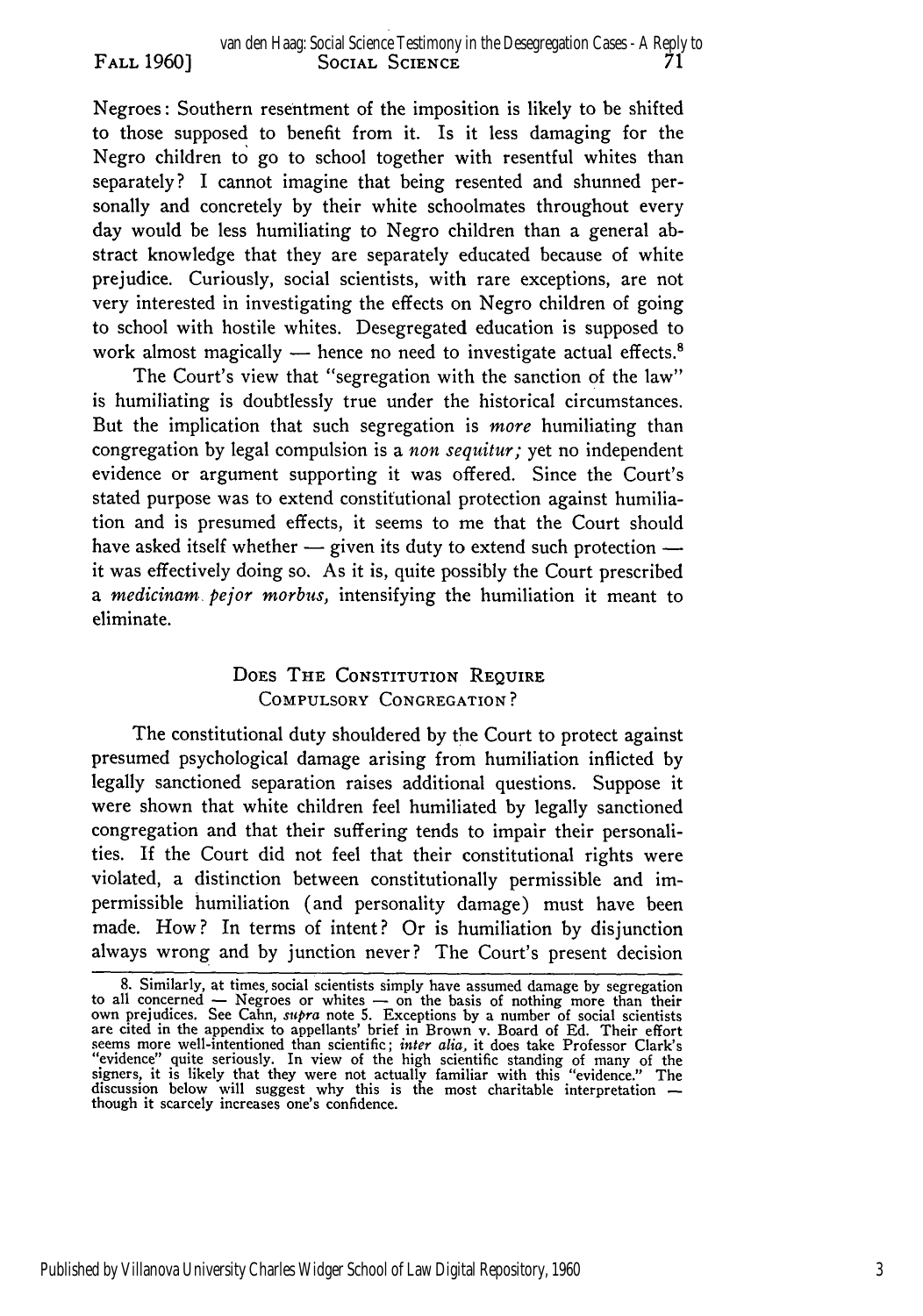does not shed much light on the question; it does not, therefore, avoid the impression that the Constitution makes togetherness compulsory in public institutions if one of the parties feels disturbed by segregation.

It is mainly the compulsory feature that makes me uneasy. Professor Clark writes:<sup>9</sup> "nowhere does the Court demand what Dr. van den Haag calls 'compulsory congregation.' And certainly the Court does not attempt 'to compel equal esteem of groups for each other.' **"** He concludes that I "did not read or did not understand" the decision. This allegation seems inspired by the following passage.<sup>1</sup>

"The Supreme Court's decision did not deny that segregated facilities, equally good in all material respects, might be offered to all groups. But material equality, the Justices now hold, is not enough. The equal protection clause of the Fourteenth Amendment and the due process clause of the Fifth Amendment are found violated whenever, **by** means of segregating the members of a group in public facilities, the government intends to impose (or maintain) an inferior status for the group. The Court had little doubt that this was the intent or that the segregated Negroes felt slighted and were thus hurt.

"Had the Court outlawed only the compulsory segregation of groups legislated **by** many Southern states, it would have extended freedom of association hitherto denied those Southerners of both races who wanted their children in mixed public schools. But the 1954 doctrine goes beyond prohibiting *compulsory segregation* to replace it with *compulsory congregation.* The Court, to increase freedom of association, curtailed freedom of dissociation. The Fourteenth Amendment was interpreted to mean that no group has the right to be separated from another on public property when the other's pride is hurt thereby.

"If the pride of one group is hurt **by** compulsory segregation, the pride of the other might be hurt **by** compulsory congregation. The pride of the group resisting congregation, the Court must have felt, is arrogant and snobbish and rests on a feeling of superiority undeserving of public protection. Whereas Negroes were found deserving of protection when they resist being stigmatized as inferior, injured in their pride, **by** segregation. Thus, not only are people equal before the law; the law now actively prevents one group from stamping another as inferior **by** refusing to open public facilities to common use.

"The Court's decision has the defects of its virtues: it attempts to compel equal esteem of groups for each other. This attempt narrows, as well as enlarges, the right we each have to associate with whoever consents to associate with us and to dis-

72

**<sup>9.</sup>** Clark, *supra* note **5 at 237. 10.** Ross **& VAN DS" HAAG,** *op. cit. supra* note 2 at **163.**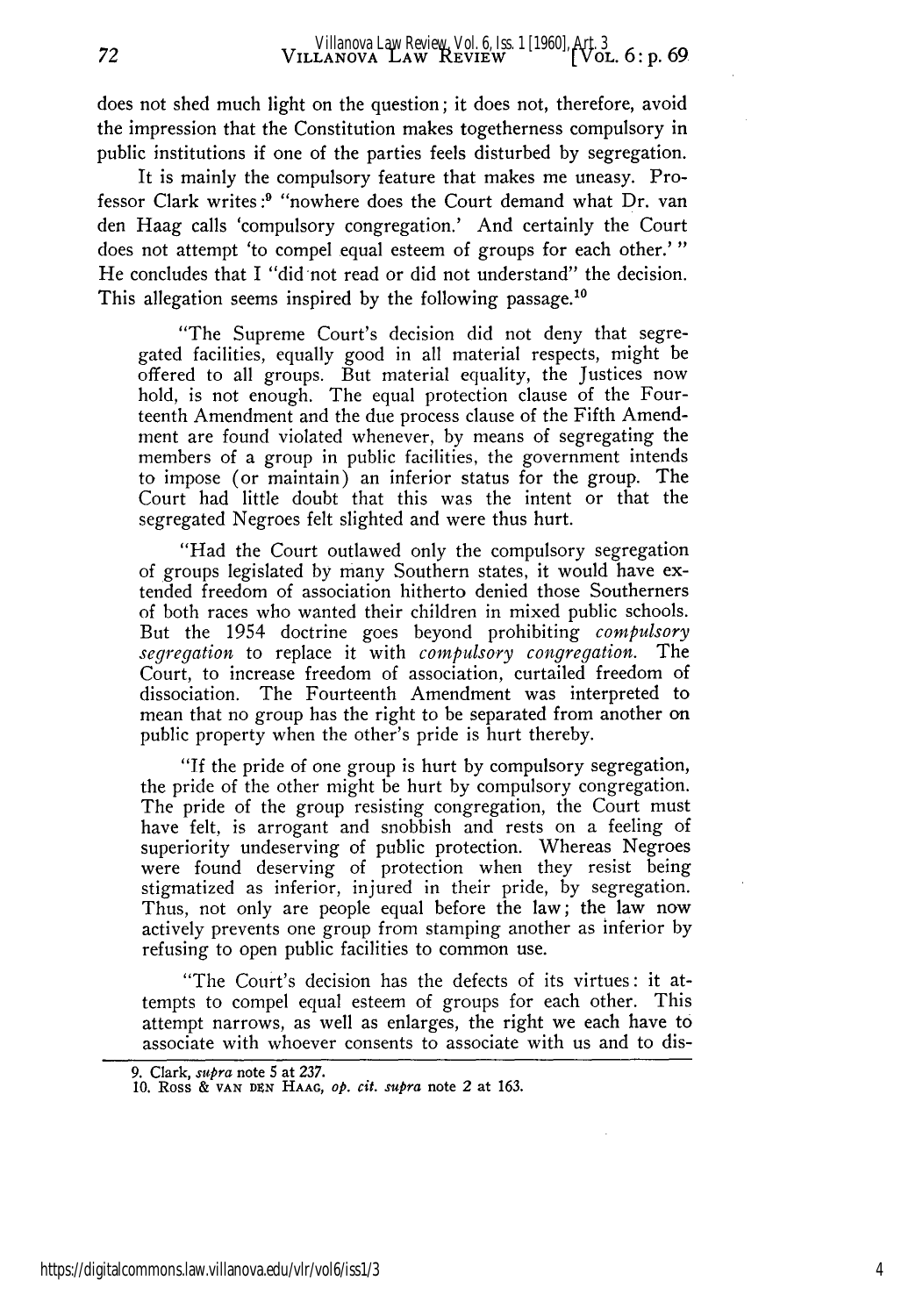sociate from whomever we do not care to associate with. Of course people can still send their children to private segregated schools. But this makes segregation a privilege of the rich. The snob value of segregation will be increased thus, as well as the resentment of the Southern 'poor whites,' who must use the public schools and are already a highly prejudiced group. Time will tell whether the Court overshot its mark - whether its generosity exceeded its wisdom."

I believe that it is fair to say that segregation is compulsory if imposed by law regardless of the wishes of at least one of the segregated groups; and, eo *ipso,* that congregation is compulsory if imposed by law regardless of the wishes of at least one of the groups concerned. Further, the purpose of the Court in decreeing compulsory congregation was to end a situation which (in the language of the lower courts cited with approval by Chief Justice Warren) denotes "the inferiority of the Negro group." I think it is fair and reasonable then to interpret the Court's mandate as compelling congregation in the hope of compelling "equal esteem" of the groups for each other. After all, the Court, though vague, did not suggest that congregation is a good per se; or segregation bad per se; it found segregation "inherently unequal" because of its humiliating connotations which congregation was to avoid. An alternative reading is possible, but would lead to very odd conclusions and deprive the decision of the rationale it is generally conceded to have. Hence, my opinion remains that, though the end be laudable, the means do not suit it; that compulsory congregation is objectionable and not the proper remedy for the at least equally objectionable compulsory segregation its replaces. The Court would have been on better grounds legally, morally and in terms of prospective effects had it outlawed compulsory segregation without replacing it with compulsory congregation.<sup>11</sup>

**<sup>.</sup> 11. VAN DEN** HAAG, EDUCATION **AS AN** INDUSTRY appendix B (1956): "People have a right to be prejudiced and intolerant, although one has a right to persuade them to truth and tolerance, and educators have a duty to do so. But no one has a right to *impose* his prejudice and to injure others through his intolerance. Laws permitting segregation must be distinguished from laws making segregation (or nonsegregation) compulsory. The former increase, while the latter decrease freedom. "There should be schools for whites, schools for Negroes, and schools which both can attend, just as there are colleges for males, females, and coeducational ones.<br>As any man or woman may choose a college restricted to his (or her) own sex, or one attended by both, so, any white or Negro should be able to choose freely a school attended by those of his own group alone, or one where attendance by both groups is permitted. Neither the legal enforcement of segregation or compulsory congre-<br>gation — the outlawing of segregation — are consistent with freedom. No Negro (or white) ought to be compelled to attend an exclusive Negro (or white) school, but any Negro (or white) ought to be allowed, if he wants to. Whether the school chosen by the student (or the school which has elected to accept him) is 'white',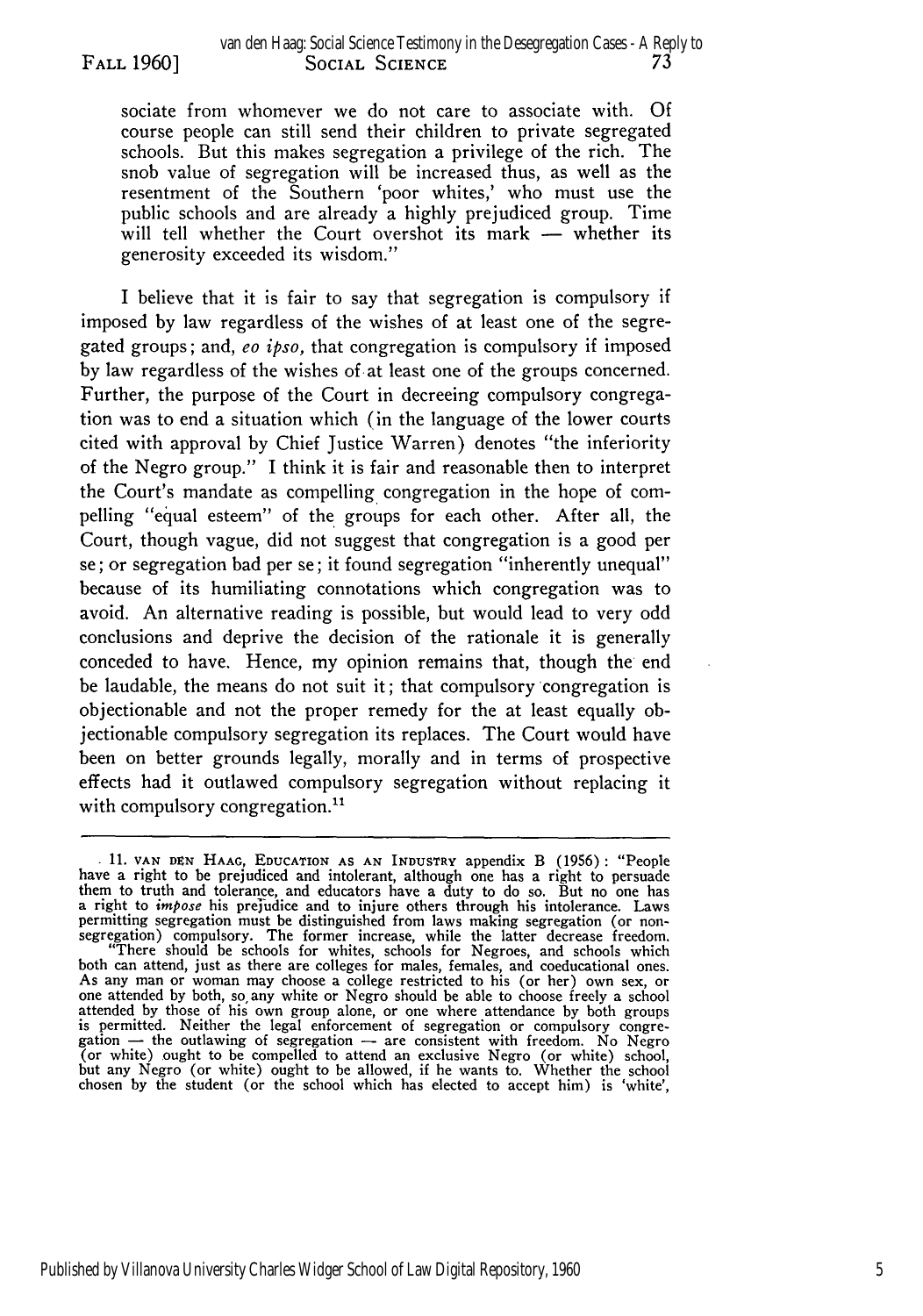#### ILLITERACIES, IRRELEVANCIES AND INACCURACIES

Professor Clark is sure that an analysis which comes to conclusions differing from his own cannot be based on "direct knowledge of the facts" and is due to failure to "read" or "understand" the relevant material. This accusation is levelled against me whenever I differ from Professor Clark, be it only in phrasing. Nor am I the only victim. Thus, Edmond Cahn wrote **:12**

"Moreover, if affronts are repeated often enough, they may ultimately injure the victim's backbone. We hear there are American Negroes who protest they do not feel insulted by racially segregated public schools. If there are any such Negroes, then they are the ones who have been injured most grievously of all, because segregation has shattered their spines and deprived them of self-respect."

Professor Clark comments as follows :<sup>13</sup> ". . . The 'shattering of spines' is Professor Cahn's contribution to the knowledge of the detrimental effects of racial segregation. No social scientist testified to this 'fact'." This comment has the merit of throwing into bold

logical than those for segregation of sexes. "Many believe that although the foregoing argument is correct, putting it in practice would be too expensive for the communities likely to want separate schools in addition to mixed ones which would become obligatory if separate facilities are provided. The mixed schools would accommodate the group which does not wish to be deprived of association with 'races' other than its own. It is true that the triplication of facilities (which is not always required; the same facilities may<br>be used separately at times) involves considerable extra expense. But in a democracy,<br>a community has the right to decide whether it wants l good (but equal) facilities, for the sake of the desired separation; just as it has the right to decide on more beer and less education if it wishes. We may try to persuade

people not to take that decision; but we may not compel them."<br>Events have convinced me that the Court's decision is not likely to achieve more<br>actual congregation than my proposals would have. Possibly less. And having<br>ca process intensify hostilities all around. 12. Cahn, *supra* note **1** at **158-59.**

**13.** Clark, *supra* note 4 at **232.**

<sup>&#</sup>x27;mixed', or 'black', it should afford educational opportunity equal to that of the

school forsaken for 'racial' reasons.<br>"Should Negroes (or whites) not elect to attend schools restricted to their 'race,'<br>these schools would disappear and only mixed ones would survive. But that would happen only as prejudices are overcome, not as a result of legal compulsion. Neither Negroes nor whites should be compelled to associate with each other, but both should be free to. This implies that either group may on occasion reject association with the other. It is true that if one wants to associates with someone and is rejected, it hurts. But would it hurt less to be tolerated by legal compulsion? To this possible pain we all must adjust ourselves throughout our adult life - and if segregation at times seems silly, the demand for compulsory nonsegregation is more silly. The right to freely associate with, or disassociate from, each other is a basic constituent of freedom even if the use made of this right is at times snobbish, silly or misinformed. Should schools which exclude whites (or Negroes) survive, they will do no more harm than the survival of Smith or Amherst - although we must admit that the reasons for the segregation of races are even less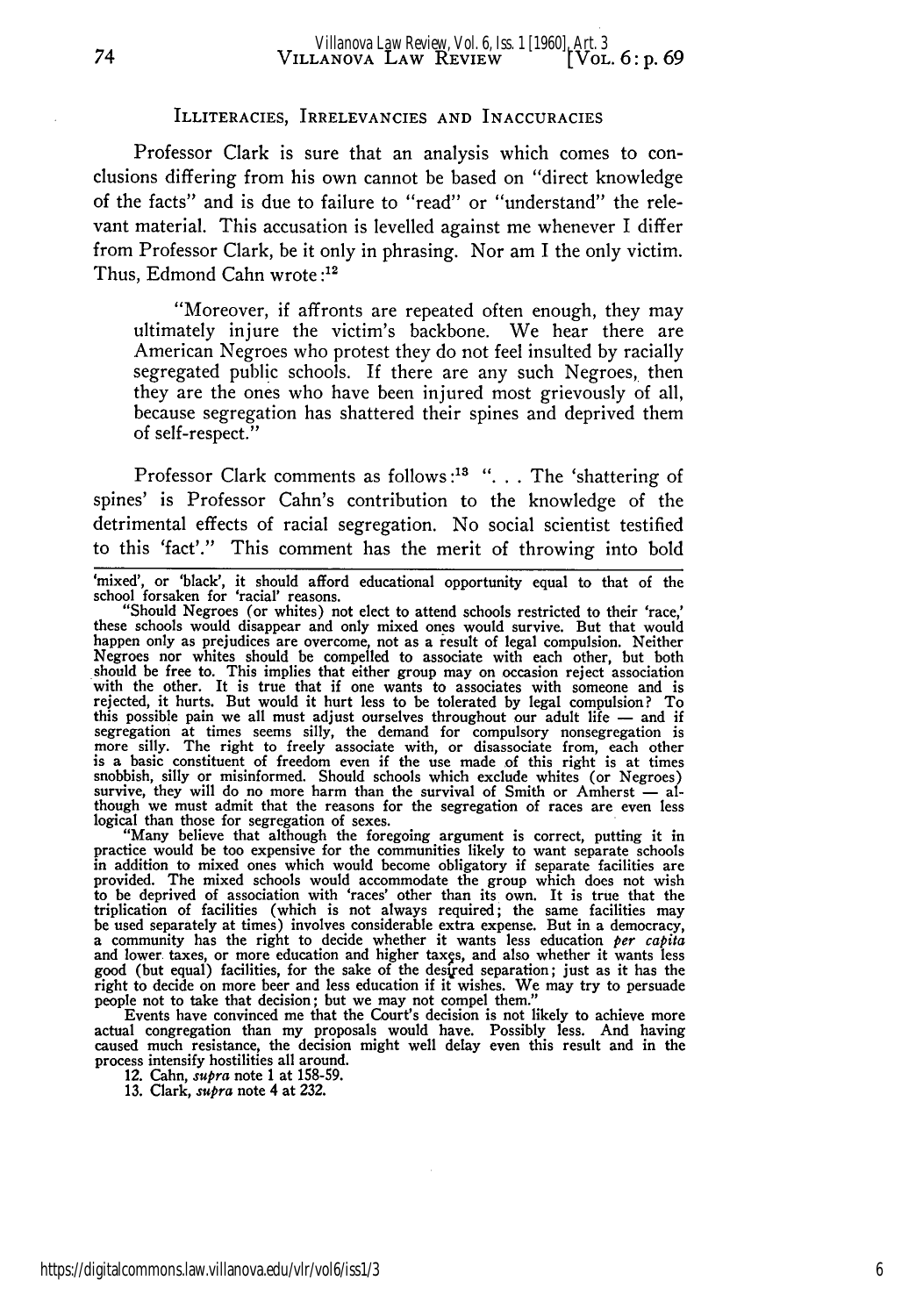relief Professor Clark's reading comprehension of straight-forward prose, including a simple metaphor. Otherwise its relevance eludes me. Indeed, much of Professor Clark's paper altogether leaves me baffled. He is curiously insistent throughout on matters the relevance of which is asseverated, but never explained. Thus:<sup>14</sup> "Dr. van den Haag betrays himself by repeating a crucial error which was first found in Professor Cahn's criticism of the role of social scientists in these cases. He repeats Cahn's error that 'Professor Clark presented *drawings* of dolls to the children.' **"**

Now, if that be an error, wherein it would be "crucial" or at least important or relevant we are not told. No argument whatever was based on the difference between "dolls" and "drawings of dolls." But, worse, the "crucial error" is no error at all. Edmond Cahn<sup>15</sup> quotes Professor Clark's sworn testimony in the South Carolina case: ". . . I used these methods which I told you about - the Negro and white dolls  $-$ .... And, I presented them with a sheet of paper on which there were these drawing *of,* dolls, and I asked them to show me the doll. . . **."** In short, Professor Clark in his testimony used "dolls" and "drawings of dolls" interchangeably. Cahn's inference that in the Sourth Carolina case, drawings were involved seems entirely proper and I followed it, only to be accused of "crucial error"! Yet none of my arguments would be changed if "drawing" were replaced with "dolls." I mentioned previous experiments by Professor Clark,<sup>16</sup> and there I referred to "the rejection of colored dolls by Negro children." Thus, I never committed the "crucial error" of which Professor Clark accuses me and which is neither crucial nor error; and Edmond Cahn's "crucial error" consisted in his having quoted Professor Clark. **All** this is certainly odd. Professor Clark's complaint that I failed to note his previous doll study<sup>17</sup> is odder still: I cited it on the very page from which he quotes me.<sup>18</sup>

# PROFESSOR CLARK **ACTUALLY** "PROVED" THAT SEGREGATION **MAKES** No **DIFFERENCE**

Professor Clark is right, however, in insisting that his trial testimony be viewed more explicitly in the light of his earlier study. Let me first briefly summarize the trial testimony. Referring to experiments performed at the request of counsel in the South Carolina case (testimony in the Delaware and Virginia litigations did not sub-

<sup>14.</sup> Clark, *supra* note 4 at 237.

<sup>15.</sup> Cahn, *supra* note 1 at 162.

**<sup>16.</sup>** Ross **& VAN DZN HAAG,** *op. cit. supra* note 2 at 165.

**<sup>17.</sup>** Clark, *supra* note 4 at 239.

**<sup>18.</sup>** Ross **& VAN DEN HAAG,** *op. cit. supra* note 2 at 165 n.35.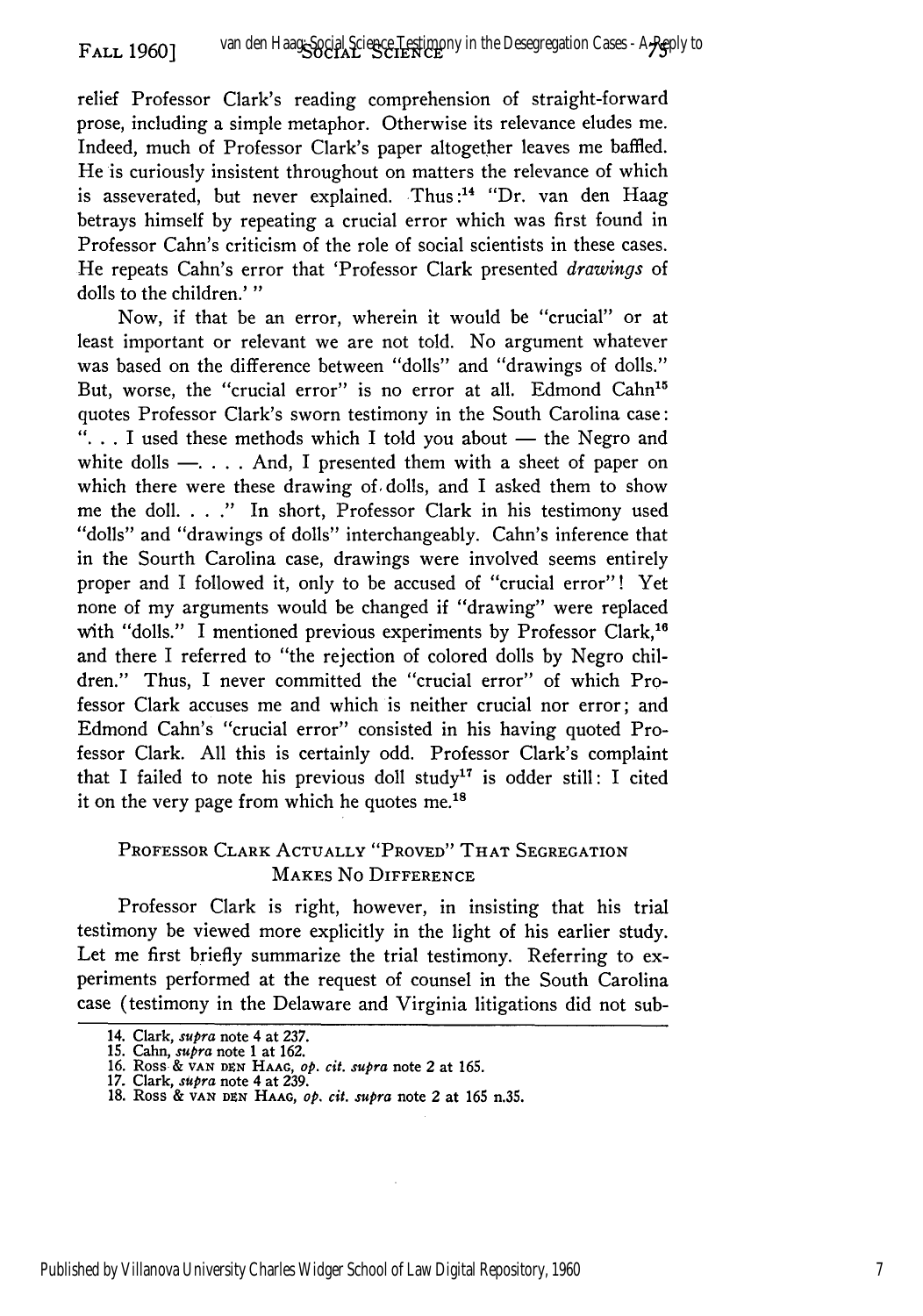stantially differ), Professor Clark explained that he had shown Negro and white dolls (or drawings) to Negro children in a segregated public school and, having ascertained that they distinguished white from Negro people, asked them, in effect, which doll they preferred, and which one "looks like you." Ten (later in the testimony, nine) out of sixteen Negro children picked the white doll as the nice one, the one they "liked best"; seven picked the white doll as the one that "looked like you." Professor Clark concluded that "these children **. . .**have been definitely harmed in the development of their personalities."19 He knew, of course, that the question before the Court was whether school segregation had harmed the children and testified: "my opinion is that a fundamental effect of segregation is basic confusion in the individuals and their concepts about themselves conflicting in their self images. That seemed to be supported by the results of these sixteen children **.. "20** The syntax is obscure, but the sense is not. Professor Clark testified (1) that segregation caused the harm he found (or at least played a "fundamental" role) **;** (2) later on that this is "consistent with previous results which we have obtained in testing over 300 children"; (3) finally, "and this result was confirmed in Clarendon County." Elsewhere Professor Clark asseverated: "Proof that state imposed segregation inflicts injuries upon the Negro had to come from the social psychologists. . . . "<sup>21</sup>

Now to Professor Clark's previous results referred to above. 134 Negro children in segregated schools in Arkansas and 119 Negro children in unsegregated nursery and public schools in Springfield, Massachusetts, about evenly divided by sex, were involved.<sup>22</sup> Negro and white dolls were presented, and the children were asked to indicate the "nice" and the "bad" one, as well as the one "that looks like you." Professor Clark concluded that ". **.** . the children in the northern mixed-school situation do not differ from children in the southern segregated schools in either their knowledge of racial differences or their racial indentification"<sup>23</sup> except that "... the southern children in

23. Clark, *Racial Identification and Preference in Negro Children,* READINGS **IN** Social Psycholocy 174-75 (1947). (Newcomb & Hartley eds. 1947)

<sup>19.</sup> Quoted in Cahn, *supra* note 1 at 162.

*<sup>20.</sup> Ibid.*

<sup>21.</sup> Cahn, *supra* note 1 at 159-60. 22. The children ranged from 3 to 7 years in age; these tested in Clarendon County were between 6 to 9 years old. Professor Clark does not seem to think that the difference in average age affects the results and I have no reason for disagreeing. But, both in view of the difference in average age, and the small size of the Clarendon  $\frac{1}{2}$  and  $\frac{1}{2}$  follow Professor Clark in comparing the two groups described in his pre-<br>group, I follow Professor Clark in comparing the two groups described in his pre-<br>vious tests with each other, rather than w schooling, competent studies should take this into account. With an older group, Professor Clark's results might have been different; but I do not presume to know.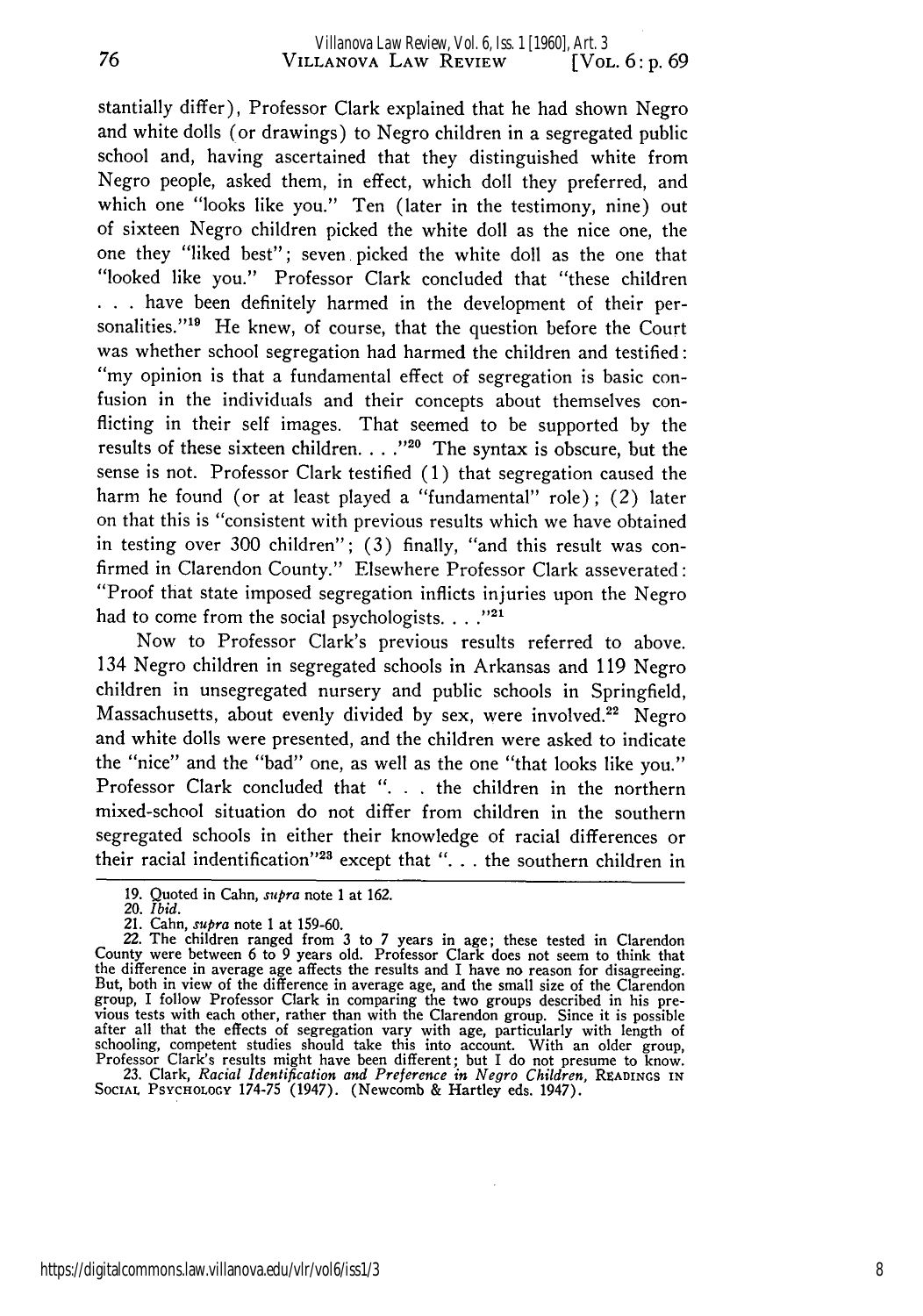segregated schools are less pronounced in their preference for the white doll, compared to the northern [unsegregated] children's definite preference for this doll. Although still in a minority, a higher percentage of southern children, compared to northern, prefer to play with the colored doll or think that it is a 'nice' doll."<sup>24</sup> The tables presented by Professor Clark bear out his conclusions. Table **4,25** moreover, shows that a higher percentage of Negro children when asked ''give me the doll that looks like you" gave the white doll in the nonsegregated schools  $-$  39 percent as opposed to 29 percent in the segregated schools.

I am forced to the conclusion that Professor Clark misled the courts. Whether it be granted that his tests show psychological damage to Negro children, the comparison between the responses of Negro children in segregated and in nonsegregated schools shows that "they do not differ" except that *Negro children in segregated schools "are less pronounced in their preference for the white doll" and more often think of the colored dolls as "nice" or identify with them.* In short, if Professor Clark's tests do demonstrate damage to Negro children, then they demonstrate that the damage is *less* with segregation and *greater* with congregation. Yet, Professor Clark told the Court that he was proving that "segregation inflicts injuries upon the Negro" by the very tests which, if they prove anything  $-$  which is doubtful  $-$  prove the opposite!

I suspect the NAACP lawyers did not know, and were not told, that the only thing Professor Clark has proved is that, if there is damage, it is not due to school segregation. Else how could they present as an expert witness to demonstrate the damages of school segregation a man who has actually demonstrated only the damages of desegregation? Did Professor Clark know that his own previous tests indicate that according to his own criteria Negro children are less damaged by segregation than by congregation? That, in short, the conclusions he testified to were inconsistent with his own "previous results," although he testified that they were "consistent"? If he did, he deceived the Court deliberately. Perhaps Professor Clark did not remember; perhaps he did not understand. His comments noted above on the "shattering of spines" and the "crucial error" lend support to this hypothesis. **If** we accept it, we can maintain our confidence in the *bona fides* of the witness. But our confidence in the value of his testimony would be shattered altogether.

<sup>24.</sup> Clark, *supra* note **23** at **177.**

**<sup>25.</sup>** Clark, *supra* note **23** at 174.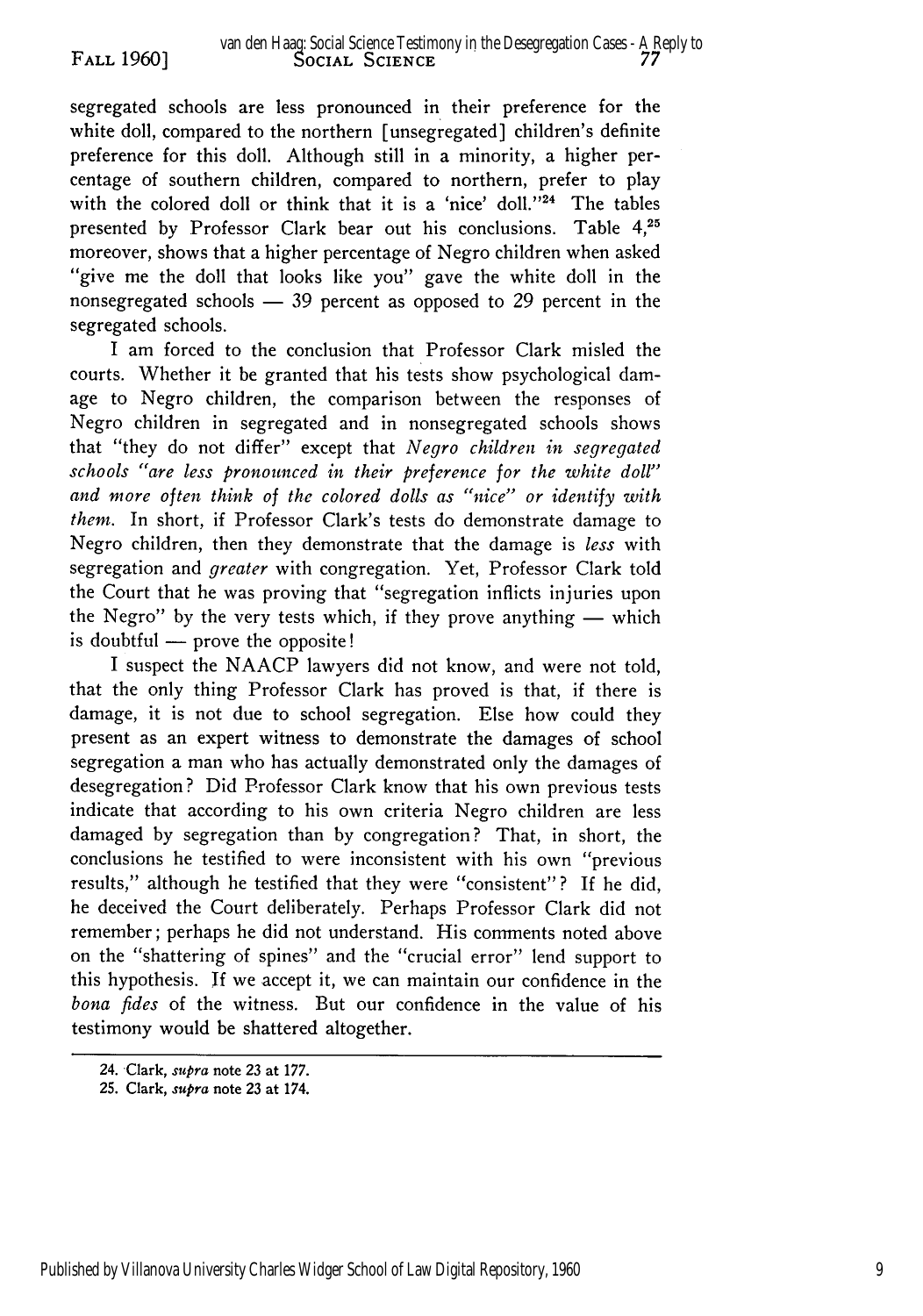### **DID THE TESTS PROVE ANY** INJURY?

There remains the question whether Professor Clark has demonstrated any personality damage  $-$  which could be caused by general prejudice in the community or by circumstances not affecting Negroes specifically. Professor Clark is confusing on the sources of damage, though he insists that segregation is "fundamental." Tests on white children, or on Jewish and Christian children, were not presented. Such tests would be needed to indicate whether the damage was general (there may be a general confusion of self images in our culture, a "crisis of identity") or restricted to minorities; or restricted to Negro children. That the damage is not restricted to segregated Negro children Professor Clark proved, if he proved anything, but did not tell the Court. But Professor Clark's evidence does not prove even that there is damage. For no proof whatever was presented to indicate that preference for, or identification with, a doll different in color from oneself indicates personality disturbance. I wrote on this point **:26**

"Suppose dark-haired white children were to identify blonde dolls as nice; or suppose, having the choice, they identified teddy bears as nice rather than any dolls. Would this prove injury owing to (nonexistent) segregation from blondes? or communal prejudice against humans? Professor Clark's logic suggests that it would.

"Control tests  $-$  which unfortunately were not presented  $$ might have established an alternative explanation for the identification of white with nice, and black with bad: in our own culture and in many others, including cultures where colored people are practically unknown and cultures were white people are unknown, black has traditionally been the color of evil, death, sorrow, and fear. People are called blackguards or black-hearted when considered evil; and children fear darkness. In these same cultures, white is the color of happiness, joy, and innocence. We need not speculate on why this is so to assert that it is a fact and that it seems utterly unlikely that it originated with segregation (though it may have contributed to it). Professor Clark's findings then can be explained without any reference to injury by segregation or by prejudice. The 'scientific' evidence for this injury is no more 'scientific' than the evidence presented in favor of racial prejudice. The cause of science as well as the cause of Negroes, is much better served if we simply stick to the facts: prejudice exists, it is painful to those against whom it is directed  $\ddot{\hspace{1cm}}$  we need only ask them  $\sim$  and not justifiable by any respectable argument, scientific, or moral. Let us

**<sup>26.</sup>** Ross **&'VAN DEN HAAG,** *op. cit. supra* note 2 at **165-66.**